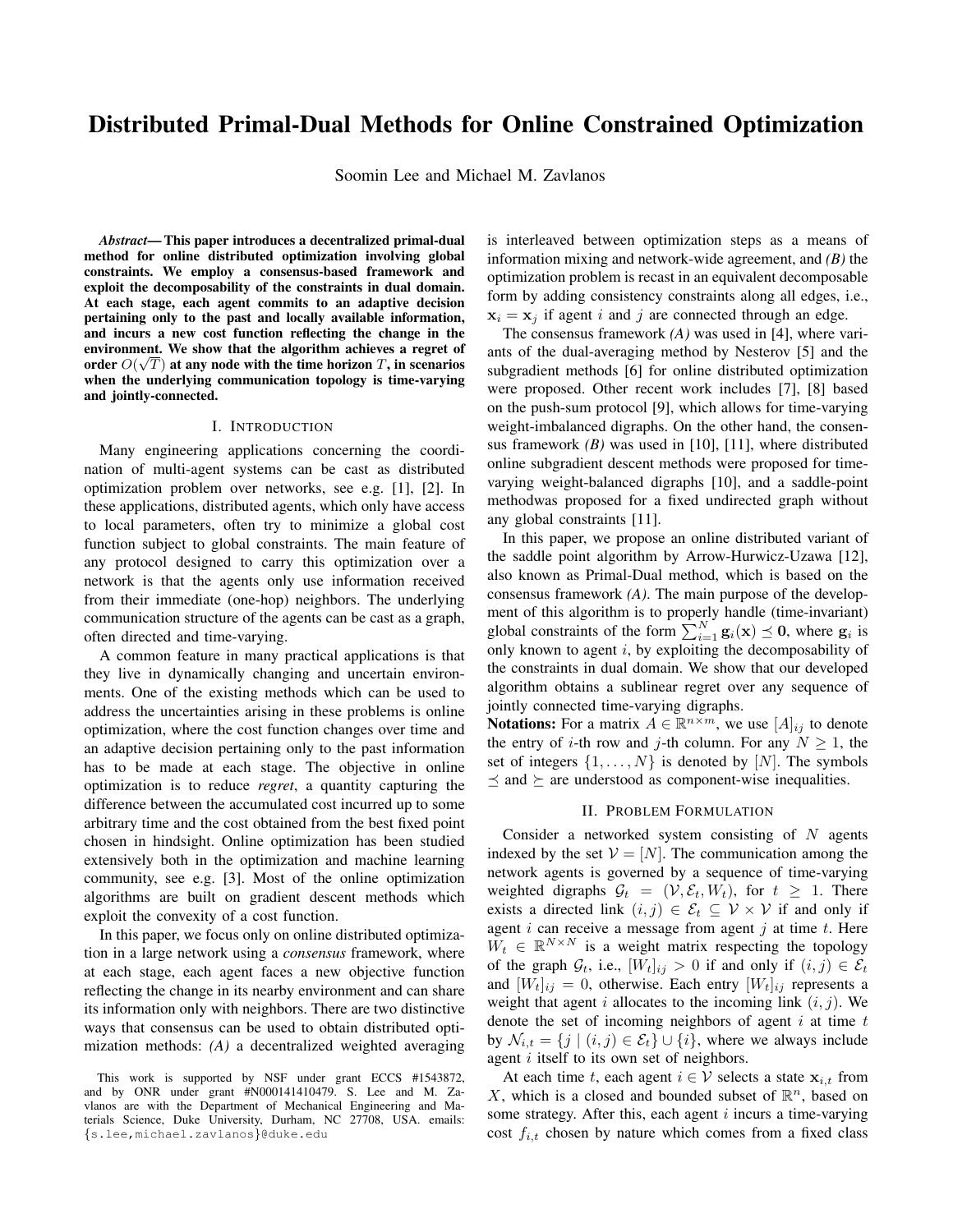F of convex functions  $f: X \to \mathbb{R}$ . Note that the networkwide cost that agents want to minimize at time t is  $f_t(\mathbf{x}) =$  $\sum_{i=1}^{N} f_{i,t}(\mathbf{x})$ , but  $f_t$  is not collectively known to any of the agents. In addition to this, there exist some global (timeinvariant) constraint functions  $\sum_{i=1}^{N} \mathbf{g}_i(x) \preceq \mathbf{0}$ , where each  $\mathbf{g}_i : \mathbb{R}^n \to \mathbb{R}^m$  is only available to agent *i*.

Since the cost functions  $\{f_{i,t}\}_{t\geq 1}$  are only revealed to agent i and each constraint function  $\mathbf{g}_i(\mathbf{x})$  is only known to agent i, each agent must determine its state  $x_{i,t}$  based on what it "thinks" the whole network state should be. We will postpone the details about the strategy based on which each agent i chooses such  $x_{i,t}$  to the next section, except to note that  $x_{i,t}$  depends only on the local cost functions revealed up to that time, i.e.,  ${f_{i,s}}_{s=1}^{t-1}$ , and the coordination of the information received from the neighbors.

Consider the *network regret* at arbitrary  $T \geq 1$ :

$$
\mathcal{R}(T) = \sum_{t=1}^{T} \sum_{i=1}^{N} f_{i,t}(\mathbf{x}_{i,t}) - \sum_{t=1}^{T} \sum_{i=1}^{N} f_{i,t}(\mathbf{x}^*), \qquad (1)
$$

which computes the difference between the summation of the local cost incurred at each agent's own state  $x_{i,t}$  and the best fixed point chosen from an offline and centralized view. Here  $\mathbf{x}^*$  is defined as  $\mathbf{x}^* \triangleq \inf_{\mathbf{x} \in X} \sum_{t=1}^T \sum_{i=1}^N f_{i,t}(\mathbf{x})$ , i.e.,  $\mathbf{x}^*$ is a single state that could have been achieved with perfect advance knowledge of all cost functions  $\{f_{i,t}\}_{i\in\mathcal{V},t>1}$  and without any restriction on the communication between any agents.

A quantity of more interest is the *individual regret* as seen by agent  $j \in V$  at arbitrary  $T \geq 1$ :

$$
\mathcal{R}^{j}(T) = \sum_{t=1}^{T} \sum_{i=1}^{N} f_{i,t}(\mathbf{x}_{j,t}) - \sum_{t=1}^{T} \sum_{i=1}^{N} f_{i,t}(\mathbf{x}^{*}).
$$
 (2)

This *individual regret* computes the difference between the network cost incurred by a single agent's sequence of states  $\{x_{j,t}\}_{t=1}^T$  and the best fixed point  $x^*$ . Designing a coordination algorithm which reduces  $\mathcal{R}^j$  for all  $j \in \mathcal{V}$  is more meaningful as this would guarantee the average cost computed at any location of the network is nearly as low as the cost of the best choice  $x^*$ .

Thus, the goal of this paper is to design a distributed update rule for each agent  $i \in V$  such that the individual regret (2) (a) is sublinear over the time horizon  $T$  (such that the average  $\mathcal{R}^j(T)/T$  converges to zero), and (b) shows reasonable dependence on the total number of network agents and on the topology of the communication graphs.

# III. CONSENSUS-BASED ONLINE PRIMAL-DUAL

We now introduce an algorithm for online distributed constrained optimization which combines the saddle point algorithm of Arrow-Hurwicz-Uzawa [12] with a consensus framework for coordination.

In this algorithm, each agent  $i \in V$  generates a sequence  $\{x_{i,t}, \lambda_{i,t}\}_{t\geq 1} \subseteq X \times \Lambda$ , where  $\Lambda \subseteq \mathbb{R}^m_+$ . We assume that each agent *i* initializes its local primal and dual point with an arbitrary  $x_{i,1} \in X$  and  $\lambda_{i,1} \in \Lambda$ . Then, the primal and dual iterates  $x_{i,t}$  and  $\lambda_{i,t}$  are updated recursively as follows:

$$
\tilde{\mathbf{x}}_{i,t} = \sum_{j=1}^{N} [W_t]_{ij} \mathbf{x}_{j,t}
$$
\n(3a)

$$
\tilde{\lambda}_{i,t} = \sum_{j=1}^{N} [W_t]_{ij} \lambda_{j,t}
$$
\n(3b)

$$
\mathbf{x}_{i,t+1} = P_X[\tilde{\mathbf{x}}_{i,t} - \alpha_t \nabla_{\mathbf{x}} \mathcal{L}_{i,t}(\tilde{\mathbf{x}}_{i,t}, \tilde{\boldsymbol{\lambda}}_{i,t})] \tag{3c}
$$

$$
\boldsymbol{\lambda}_{i,t+1} = P_{\Lambda}[\tilde{\boldsymbol{\lambda}}_{i,t} + \alpha_t \nabla_{\boldsymbol{\lambda}} \mathcal{L}_{i,t}(\tilde{\mathbf{x}}_{i,t}, \tilde{\boldsymbol{\lambda}}_{i,t})],
$$
(3d)

where  $\{\alpha_t\}_{t\geq 1}$  is a nonincreasing sequence of positive step sizes, the Lagrangian function at time  $t$  is defined as

$$
\mathcal{L}_t(\mathbf{x}, \boldsymbol{\lambda}) = \sum_{i=1}^N f_{i,t}(\mathbf{x}) + \langle \boldsymbol{\lambda}, \sum_{i=1}^N \mathbf{g}_i(\mathbf{x}) \rangle
$$
  
= 
$$
\sum_{i=1}^N [f_{i,t}(\mathbf{x}) + \langle \boldsymbol{\lambda}, \mathbf{g}_i(\mathbf{x}) \rangle] \triangleq \sum_{i=1}^N \mathcal{L}_{i,t}(\mathbf{x}, \boldsymbol{\lambda}),
$$

and its gradients at  $(\tilde{\mathbf{x}}_{i,t}, \tilde{\boldsymbol{\lambda}}_{i,t})$  with respect to x and  $\boldsymbol{\lambda}$  are represented as

$$
\nabla_{\mathbf{x}} \mathcal{L}_{i,t}(\tilde{\mathbf{x}}_{i,t}, \tilde{\boldsymbol{\lambda}}_{i,t}) = \nabla f_{i,t}(\tilde{\mathbf{x}}_{i,t}) + \langle \nabla \mathbf{g}_i(\tilde{\mathbf{x}}_{i,t})', \boldsymbol{\lambda} \rangle \quad (4a)
$$

$$
\nabla_{\boldsymbol{\lambda}} \mathcal{L}_{i,t}(\tilde{\mathbf{x}}_{i,t}, \tilde{\boldsymbol{\lambda}}_{i,t}) = \mathbf{g}_i(\tilde{\mathbf{x}}_{i,t}).
$$
\n(4b)

Here each  $\nabla f_{i,t}(\tilde{\mathbf{x}}_{i,t})$  is a vector of dimension n and  $\nabla$ **g**<sub>i</sub>( $\tilde{\mathbf{x}}_{i,t}$ ) is an  $m \times n$  Jacobian matrix.

The averaged vectors  $\tilde{\mathbf{x}}_{i,t}$  and  $\tilde{\lambda}_{i,t}$  computed by agent i at time  $t$  will be an estimate of the network-wide primal and dual point as seen by agent  $i$  for the gradient evaluation. In consequence, the steps in (3c)-(3d) become an approximation of the centralized online primal-dual algorithm update [12]. This will become more apparent later when we bound the network wide disagreement  $\|\mathbf{x}_{i,t} - \bar{\mathbf{x}}_t\|$  and  $\|\boldsymbol{\lambda}_{i,t} - \bar{\boldsymbol{\lambda}}_t\|$  in Lemma 3, where  $\bar{\mathbf{x}}_t$  and  $\bar{\boldsymbol{\lambda}}_t$  denote the running average of  $\mathbf{x}_{i,t}$  and  $\lambda_{i,t}$  for  $i \in \mathcal{V}$ , respectively, i.e.,  $\bar{\mathbf{x}}_t = \frac{1}{N} \sum_{i=1}^N \mathbf{x}_{i,t}$ and  $\bar{\boldsymbol{\lambda}}_t = \frac{1}{N} \sum_{i=1}^N \boldsymbol{\lambda}_{i,t}.$ 

### IV. REGRET ANALYSIS

We now provide a regret analysis of the proposed consensus-based online primal-dual method. In Sections IV-A-IV-C, we present additional assumptions and two key lemmas. The main results are provided in Section IV-D.

### *A. Assumptions*

Our regret analysis is based on the following assumptions. *Assumption 1:* (a) The functions  $\{f_{i,t}\}_{i\in\mathcal{V},t\geq 1}$  and  $\{g_i\}_{i\in\mathcal{V}}$  are convex and continuously differentiable.

- (b) The set  $X$  is compact. That is, there exists a constant  $C_{\mathbf{x}}$  such that  $\|\mathbf{x}\| \leq C_{\mathbf{x}}$  for all  $\mathbf{x} \in X$ .
- (c) The set  $\Lambda$  onto which the dual variables are projected is included in a 2-norm ball of radius  $C_{\lambda}$ , i.e.,

$$
\|\lambda\| \le C_{\lambda} \text{ for all } \lambda \in \Lambda.
$$

Direct consequences of Assumption 1(a) and 1(b) are gradient boundedness and Lipschitz continuity of the functions  ${f_{i,t}}_{i \in \mathcal{V}, t>1}$ , i.e., there exists a constant  $L_f > 0$  such that

$$
\|\nabla f_{i,t}(\mathbf{x})\| \le L_f, \text{ for all } \mathbf{x} \in X,
$$
 (5)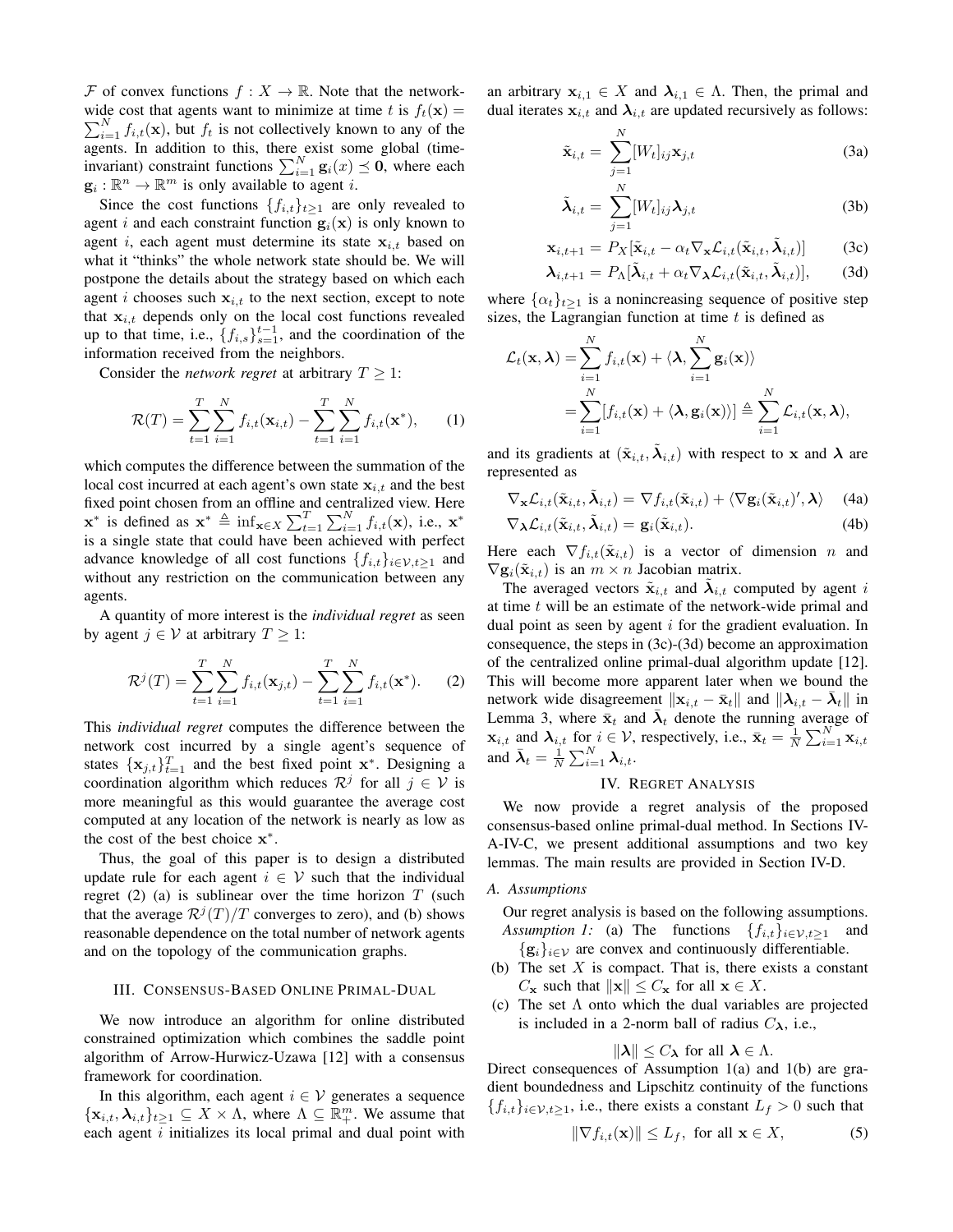$$
|f_{i,t}(\mathbf{x}) - f_{i,t}(\mathbf{y})| \le L_f \|\mathbf{x} - \mathbf{y}\|, \text{ for all } \mathbf{x}, \mathbf{y} \in X. \quad (6)
$$

Similarly, for the constraint functions  $\{g_i\}_{i\in\mathcal{V}}$ , there exists a constant  $L_q > 0$  such that

$$
\|\nabla \mathbf{g}_i(\mathbf{x})\| \le L_g, \text{ for all } \mathbf{x} \in X,
$$
 (7)

$$
\|\mathbf{g}_i(\mathbf{x}) - \mathbf{g}_i(\mathbf{y})\| \le L_g \|\mathbf{x} - \mathbf{y}\|, \text{ for all } \mathbf{x}, \mathbf{y} \in X. \tag{8}
$$

Furthermore, the compactness of  $X$  and the continuity of the functions  $\{f_{i,t}\}_{i\in\mathcal{V},t\geq 1}$  and  $\{g_i\}_{i\in\mathcal{V}}$  imply that there exist constants  $C_f, C_g > 0$  such that

$$
|f_{i,t}(\mathbf{x})| \le C_f, \text{ for all } \mathbf{x} \in X,
$$
 (9)

$$
\|\mathbf{g}_i(\mathbf{x})\| \le C_g, \text{ for all } \mathbf{x} \in X. \tag{10}
$$

*Assumption 2:* (a) The functions  $\{f_{i,t}(\mathbf{x})\}_{i\in\mathcal{V},t\geq 1}$  have Lipschitz continuous gradients, i.e., there exists a constant  $G_f > 0$  such that

$$
\|\nabla f_{i,t}(\mathbf{x}) - \nabla f_{i,t}(\mathbf{y})\| \le G_f \|\mathbf{x} - \mathbf{y}\|, \text{ for all } \mathbf{x}, \mathbf{y} \in X.
$$

(b) The functions  $\{g_i(x)\}_{i\in\mathcal{V}}$  have Lipschitz continuous gradients, i.e., there exists a constant  $G<sub>q</sub> > 0$  such that

 $\|\nabla \mathbf{g}_i(\mathbf{x}) - \nabla \mathbf{g}_i(\mathbf{y})\| \le G_g \|\mathbf{x} - \mathbf{y}\|,$  for all  $\mathbf{x}, \mathbf{y} \in X$ . Assumptions 1 and 2 are typical in any gradient-based algorithms. They ensure the boundedness of the gradients of the Lagrangian functions in (4a)-(4b) so that the gradient based method in (3a)-(3d) is well behaved.

We also make the following assumptions on the communication model.

*Assumption 3:* For all  $t \geq 1$ , the weighted graphs  $\mathcal{G}_t =$  $(V, \mathcal{E}_t, W_t)$  satisfy:

- (a) There exists a scalar  $\eta \in (0,1)$  such that  $[W_t]_{ij} \geq \eta$  if  $j \in \mathcal{N}_{i,t}$ . Otherwise,  $[W_t]_{ij} = 0$ .
- (b) The weight matrix P e weight matrix  $W_t$  is doubly stochastic, i.e.,<br>  $W_{i=1}[W_t]_{ij} = 1$  for all  $j \in V$  and  $\sum_{j=1}^{N} [W_t]_{ij} = 1$ for all  $i \in \mathcal{V}$ .
- (c) There exists a scalar  $Q > 0$  such that the graph  $(\mathcal{V}, \bigcup_{\ell=0}^{Q-1} \mathcal{E}_{t+\ell})$  is strongly connected for any  $t \geq 1$ .

# *B. Basic Iterate Relations*

In this section, we provide some basic relations that hold for the sequences  $\{x_{i,t}\}\$  and  $\{\lambda_{i,t}\}\$ obtained by the distributed online primal-dual algorithm in (3a)-(3d). The relations will play an important role in our analysis of the sublinearly bounded network and individual regret. We omit its proof due to space limitations.

*Lemma 1:* Let Assumptions 1 and 2 hold. Consider sequences  $\{x_{i,t}\}_{i\in\mathcal{V},t>1}$  and  $\{\lambda_{i,t}\}_{i\in\mathcal{V},t>1}$  generated by the distributed online primal-dual algorithm in (3a)-(3d). Then, we have:

(a) For all 
$$
\mathbf{x} \in X
$$
 and  $t \geq 1$ ,

$$
\sum_{i=1}^{N} [\mathcal{L}_{i,t}(\mathbf{x}_{i,t}, \boldsymbol{\lambda}_{i,t}) - \mathcal{L}_{i,t}(\mathbf{x}, \boldsymbol{\lambda}_{i,t})]
$$
(11)  

$$
\leq \frac{1}{2\alpha_t} \left( \sum_{i=1}^{N} ||\mathbf{x}_{i,t} - \mathbf{x}||^2 - \sum_{i=1}^{N} ||\mathbf{x}_{i,t+1} - \mathbf{x}||^2 \right)
$$

+ 
$$
A \sum_{i=1}^{N} \|\tilde{\mathbf{x}}_{i,t} - \mathbf{x}_{i,t}\|
$$
  
+  $2C_{\mathbf{x}}L_f \sum_{i=1}^{N} \|\tilde{\lambda}_{i,t} - \lambda_{i,t}\| + \frac{\alpha_t}{2} N (L_f + C_{\lambda}L_g)^2$ ,

where  $A = 2C_{\mathbf{x}}G_f + 2C_{\mathbf{x}}C_{\mathbf{\lambda}}G_g + L_f + C_{\mathbf{\lambda}}L_g$ . (b) For all  $\lambda \in \Lambda$  and  $t \geq 1$ ,

$$
\sum_{i=1}^{N} [\mathcal{L}_{i,t}(\mathbf{x}_{i,t}, \boldsymbol{\lambda}) - \mathcal{L}_{i,t}(\mathbf{x}_{i,t}, \boldsymbol{\lambda}_{i,t})]
$$
(12)  

$$
\leq \frac{1}{2\alpha_t} \left( \sum_{i=1}^{N} \|\boldsymbol{\lambda}_{i,t} - \boldsymbol{\lambda}\|^2 - \sum_{i=1}^{N} \|\boldsymbol{\lambda}_{i,t+1} - \boldsymbol{\lambda}\|^2 \right)
$$

$$
+ \frac{\alpha_t}{2} NC_g^2 + C_g \sum_{i=1}^{N} \|\tilde{\boldsymbol{\lambda}}_{i,t} - \boldsymbol{\lambda}_{i,t}\|
$$

$$
+ 2C_{\boldsymbol{\lambda}} L_g \sum_{i=1}^{N} \|\tilde{\mathbf{x}}_{i,t} - \mathbf{x}_{i,t}\|.
$$

# *C. Sublinear Network Disagreement*

We will employ a result from [13]. It shows that a set of sequences recursively updated by weighted averaging followed by perturbation will not drift too much from its mean field as long as the underlying weight matrices satisfy the properties listed in Assumption 3 and the perturbation behaves nicely. It also exhibits that the convergence speed depends on the minimum weight  $\eta$  in the averaging matrix, the number of nodes N, and the topology of the communication graphs Q.

*Lemma 2:* Let Assumption 3 hold for a sequence of weight matrices  $\{W_t\}_{t>1}$ . Consider a set of sequences  $\{\theta_{i,t}\}$ for  $i \in [N]$  defined by the following relation:

$$
\boldsymbol{\theta}_{i,t+1} = \sum_{j=1}^{N} [W_t]_{ij} \boldsymbol{\theta}_{j,t} + \boldsymbol{\epsilon}_{i,t+1}, \text{ for } t \ge 1.
$$
 (13)

Let  $\bar{\theta}_t$  denote the running average of  $\theta_{i,t}$  for  $i \in [N]$ , i.e.,  $\bar{\boldsymbol{\theta}}_t = \frac{1}{N} \sum_{i=1}^N \boldsymbol{\theta}_{i,t}.$  Then,

$$
\|\boldsymbol{\theta}_{i,t+1} - \bar{\boldsymbol{\theta}}_{t+1}\| \le N\gamma\beta^t \max_j \|\boldsymbol{\theta}_{j,1}\| \tag{14}
$$

$$
+ \gamma \sum_{\ell=1}^{t-1} \beta^{t-\ell} \sum_{j=1}^N \|\epsilon_{j,\ell+1}\| + \frac{1}{N} \sum_{j=1}^N \|\epsilon_{j,t+1}\| + \|\epsilon_{i,t+1}\|,
$$

where  $\gamma$  and  $\beta$  are defined as

$$
\gamma = \left(1 - \frac{\eta}{2N^2}\right)^{-2} \quad \beta = \left(1 - \frac{\eta}{2N^2}\right)^{\frac{1}{Q}}.
$$
 (15)  
The following corollary shows that if the perturbation can

be bounded and controlled by a decreasing step size, the discrepancy of each sequence from its mean field summed over an arbitrary time horizon can be sublinearly bounded.

*Corollary 1:* Suppose that for the sequences  $\{\theta_{i,t}\}\$  defined in Lemma 2 there exist a positive scalar sequence  $\{\alpha_t\}_{t>1}$  and a constant  $K > 0$  such that  $\|\boldsymbol{\epsilon}_{i,t}\| \leq K\alpha_t$ for all  $i \in [N]$  and  $t \ge 1$ . Then, for any  $T \ge 2$ :

$$
\sum_{t=1}^{T-1} \|\theta_{i,t+1} - \bar{\theta}_{t+1}\| \le \frac{\gamma N \beta}{1 - \beta} \max_{j} \|\theta_{j,1}\|
$$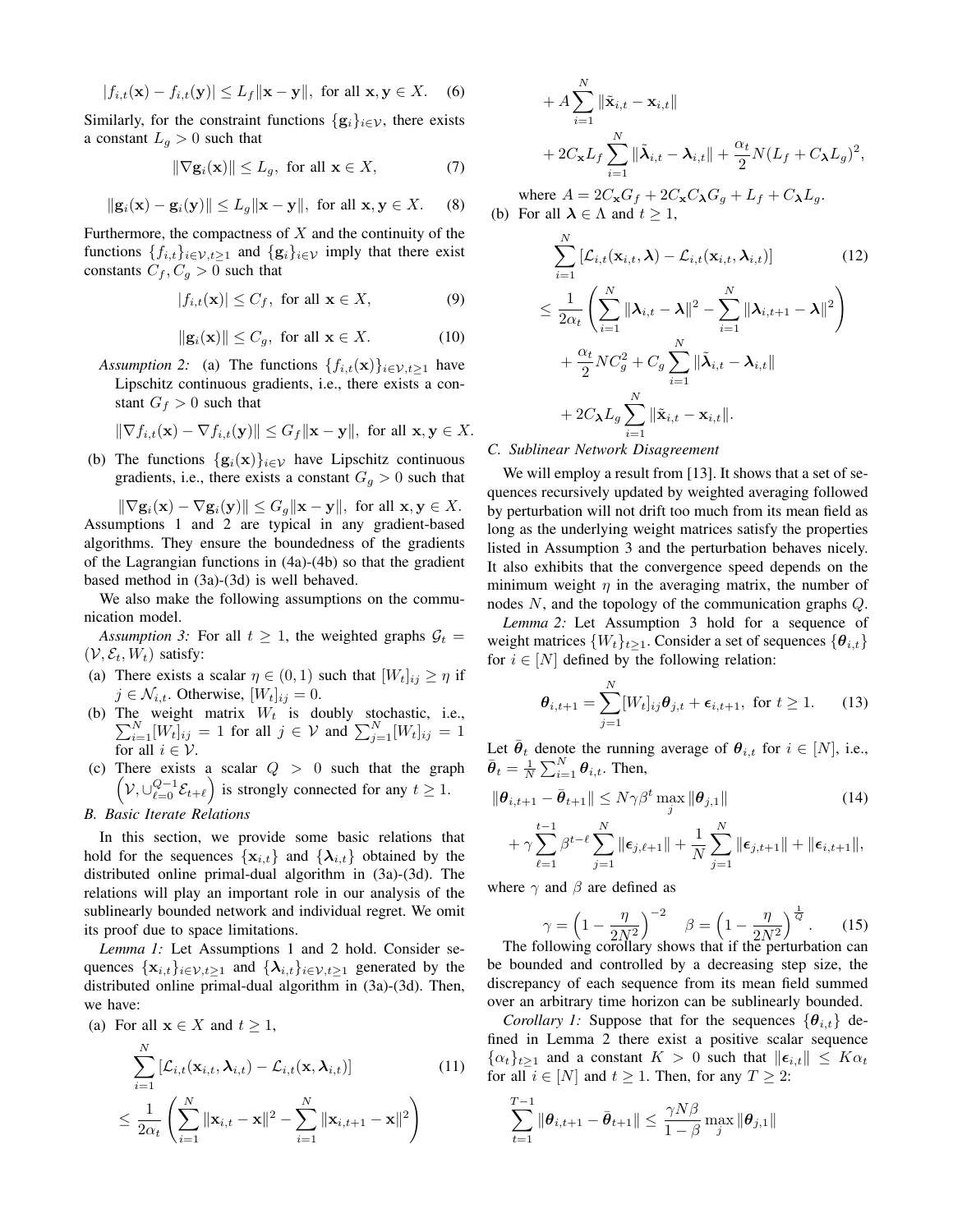$$
+ \left( \frac{\gamma N K \beta}{1-\beta} + 2K \right) \sum_{t=1}^{T-1} \alpha_t,
$$

where  $\gamma$  and  $\beta$  are defined in (15).

*Proof:* By summing the relation (14) over  $t = 1, \ldots, T-1$ , we obtain

$$
\sum_{t=1}^{T-1} \|\theta_{i,t+1} - \bar{\theta}_{t+1}\| \le N\gamma \max_{j} \|\theta_{j,1}\| \sum_{t=1}^{T-1} \beta^{t}
$$
 (16)  
+  $\gamma \sum_{t=1}^{T-1} \sum_{\ell=1}^{t-1} \beta^{t-\ell} \sum_{j=1}^{N} \|\epsilon_{j,\ell+1}\|$   
+  $\frac{1}{N} \sum_{t=1}^{T-1} \sum_{j=1}^{N} \|\epsilon_{j,t+1}\| + \sum_{t=1}^{T-1} \|\epsilon_{i,t+1}\|.$ 

By rearranging the summations, the second term on the righthand side of the above relation can be bounded as:

$$
\sum_{t=1}^{T-1} \sum_{\ell=1}^{t-1} \beta^{t-\ell} \sum_{j=1}^{N} \|\epsilon_{j,\ell+1}\| \le NK \sum_{t=1}^{T-1} \sum_{\ell=1}^{t-1} \beta^{t-\ell} \alpha_t
$$
  
= NK  $\sum_{\ell=1}^{T-2} \beta^{\ell} \sum_{t=1}^{T-\ell-1} \alpha_t \le NK \sum_{\ell=1}^{T-2} \beta^{\ell} \sum_{t=1}^{T-1} \alpha_t.$  (17)

Using  $\sum_{t=1}^{T-1} \beta^t \leq \frac{\beta}{1-\beta}$ , relation (17), and the assumption  $\|\boldsymbol{\epsilon}_{i,t}\| \leq K \alpha_t$  to upper bound inequality (16), we obtain the desired result.

Note that our primal iterates  $x_{i,t}$  in algorithm (3c) can be represented by relation (13). Indeed, (3c) can be rewritten as

$$
\mathbf{x}_{i,t+1} = \sum_{j=1}^{N} [W_t]_{ij} \mathbf{x}_{i,t} + \epsilon_{i,t+1},
$$

with

$$
\epsilon_{i,t+1} = P_X[\tilde{\mathbf{x}}_{i,t} - \alpha_t \nabla_{\mathbf{x}} \mathcal{L}_{i,t}(\tilde{\mathbf{x}}_{i,t}, \tilde{\boldsymbol{\lambda}}_{i,t})] - \tilde{\mathbf{x}}_{i,t}.
$$
 (18)

Similarly, our primal iterates  $\lambda_{i,t}$  in algorithm (3d) can be rewritten as

$$
\boldsymbol{\lambda}_{i,t+1} = \sum_{j=1}^N [W_t]_{ij} \boldsymbol{\lambda}_{i,t} + \boldsymbol{\epsilon}_{i,t+1},
$$

with

$$
\epsilon_{i,t+1} = P_{\Lambda}[\tilde{\lambda}_{i,t} + \alpha_t \nabla_{\lambda} \mathcal{L}_{i,t}(\tilde{\mathbf{x}}_{i,t}, \tilde{\lambda}_{i,t})] - \tilde{\lambda}_{i,t}.
$$
 (19)

Using this fact, we make use of Corollary 1 in the following lemma to bound the disagreement between each agent's primal and dual iterate and their corresponding mean fields.

*Lemma 3:* Let Assumptions 1 - 3 hold. Consider sequences  $\{x_{i,t}\}_{i\in\mathcal{V},t\geq 1}$  and  $\{\lambda_{i,t}\}_{i\in\mathcal{V},t\geq 1}$  generated by the distributed online primal-dual algorithm in (3a)-(3d). Let  $\bar{\mathbf{x}}_t$ and  $\bar{\lambda}_t$  denote the running average of  $\mathbf{x}_{i,t}$  and  $\lambda_{i,t}$  for  $i \in \mathcal{V}$ , i.e.,  $\bar{\mathbf{x}}_t = \frac{1}{N} \sum_{i=1}^N \mathbf{x}_{i,t}$  and  $\bar{\boldsymbol{\lambda}}_t = \frac{1}{N} \sum_{i=1}^N \boldsymbol{\lambda}_{i,t}$ . Then, with a stepsize choice of  $\alpha_t = \frac{1}{\sqrt{2}}$  $\frac{1}{t}$ , the network disagreement terms can be upper bounded as follows:

(a) For all  $T \geq 1$ , we have

$$
\sum_{t=1}^{T} \sum_{i=1}^{N} \|\tilde{\mathbf{x}}_{i,t} - \mathbf{x}_{i,t}\| \leq 2 \sum_{t=1}^{T} \sum_{i=1}^{N} \|\mathbf{x}_{i,t} - \bar{\mathbf{x}}_{t}\|,
$$

$$
\sum_{t=1}^T \sum_{i=1}^N \|\tilde{\boldsymbol{\lambda}}_{i,t} - \boldsymbol{\lambda}_{i,t}\| \leq 2 \sum_{t=1}^T \sum_{i=1}^N \|\boldsymbol{\lambda}_{i,t} - \bar{\boldsymbol{\lambda}}_t\|.
$$

(b) For all  $i \in V$  and  $T \geq 1$ , we have

$$
\sum_{t=1}^{T} \|\mathbf{x}_{i,t} - \bar{\mathbf{x}}_t\| \leq \left(2 + \frac{\gamma N \beta}{1 - \beta}\right) C_{\mathbf{x}} \n+ 2(L_f + C_{\lambda} L_g) \left(\frac{\gamma N \beta}{1 - \beta} + 2\right) \sqrt{T},
$$
\n
$$
\sum_{t=1}^{T} \|\mathbf{\lambda}_{i,t} - \bar{\mathbf{\lambda}}_t\| \leq \left(2 + \frac{\gamma N \beta}{1 - \beta}\right) C_{\lambda} \n+ 2C_g \left(\frac{\gamma N \beta}{1 - \beta} + 2\right) \sqrt{T}.
$$

*Proof:*

(a) We have the following chain of relations:

$$
\sum_{i=1}^{N} \|\tilde{\mathbf{x}}_{i,t} - \mathbf{x}_{i,t}\| \le \sum_{i=1}^{N} \sum_{j=1}^{N} [W_t]_{ij} \|\mathbf{x}_{j,t} - \mathbf{x}_{i,t}\| \quad (20a)
$$

$$
\leq \sum_{i=1}^{N} \sum_{j=1}^{N} [W_t]_{ij} [\|\mathbf{x}_{j,t} - \bar{\mathbf{x}}_t\| + \|\mathbf{x}_{i,t} - \bar{\mathbf{x}}_t\|] \qquad (20b)
$$

$$
= \sum_{j=1}^{N} ||\mathbf{x}_{j,t} - \bar{\mathbf{x}}_t|| \sum_{i=1}^{N} [W_t]_{ij} + \sum_{i=1}^{N} ||\mathbf{x}_{i,t} - \bar{\mathbf{x}}_t|| \sum_{j=1}^{N} [W_t]_{ij}
$$
\n(20c)

$$
=2\sum_{i=1}^{N}||\mathbf{x}_{i,t}-\bar{\mathbf{x}}_t||,
$$
\n(20d)

where (20a) follows from the definition of  $\tilde{\mathbf{x}}_{i,t}$  in (3a) and the convexity of the norm function and the doubly stochasticity of  $W_t$ ; (20b) follows from the triangle inequality; (20c) follows from reordering of the summations; and (20d) follows from the doubly stochasticity of  $W_t$ . The result on the dual iterates follows from the exactly same line of arguments.

(b) In what follows, we estimate  $\|\boldsymbol{\epsilon}_{i,t+1}\|$  in (18) to make use of Corollary 1:

$$
\|\boldsymbol{\epsilon}_{i,t+1}\| = \left\|P_X[\tilde{\mathbf{x}}_{i,t} - \alpha_t \nabla_{\mathbf{x}} \mathcal{L}_{i,t}(\tilde{\mathbf{x}}_{i,t}, \tilde{\boldsymbol{\lambda}}_{i,t})] - \tilde{\mathbf{x}}_{i,t}\right\|
$$
  
\n
$$
\leq \alpha_t \left\|\nabla_{\mathbf{x}} \mathcal{L}_{i,t}(\tilde{\mathbf{x}}_{i,t}, \tilde{\boldsymbol{\lambda}}_{i,t})\right\|
$$
  
\n
$$
= \alpha_t \left\|\nabla f(\tilde{\mathbf{x}}_{i,t}) + \langle \nabla \mathbf{g}_i(\tilde{\mathbf{x}}_{i,t})', \tilde{\boldsymbol{\lambda}}_{i,t} \rangle\right\|
$$
  
\n
$$
\leq \alpha_t (L_f + C_{\boldsymbol{\lambda}} L_g),
$$

where the inequalities follow from the fact that  $\tilde{\mathbf{x}}_{i,t} \in$ X, the nonexpansiveness of the projection operator  $P_X[\cdot]$  and the bounded gradient assumption (Assumption 1), respectively. Now we can invoke Corollary 1 with  $\theta_{i,t} := \mathbf{x}_{i,t}$  and  $K := L_f + C_{\lambda} L_g$ . Hence, we have for all  $i \in V$ 

$$
\sum_{t=1}^{T-1} \|\mathbf{x}_{i,t+1} - \bar{\mathbf{x}}_{t+1}\| \le \frac{\gamma N \beta}{1 - \beta} \max_{j} \|\mathbf{x}_{j,1}\| + (L_f + C_{\lambda} L_g) \left(\frac{\gamma N \beta}{1 - \beta} + 2\right) \sum_{t=1}^{T-1} \alpha_t,
$$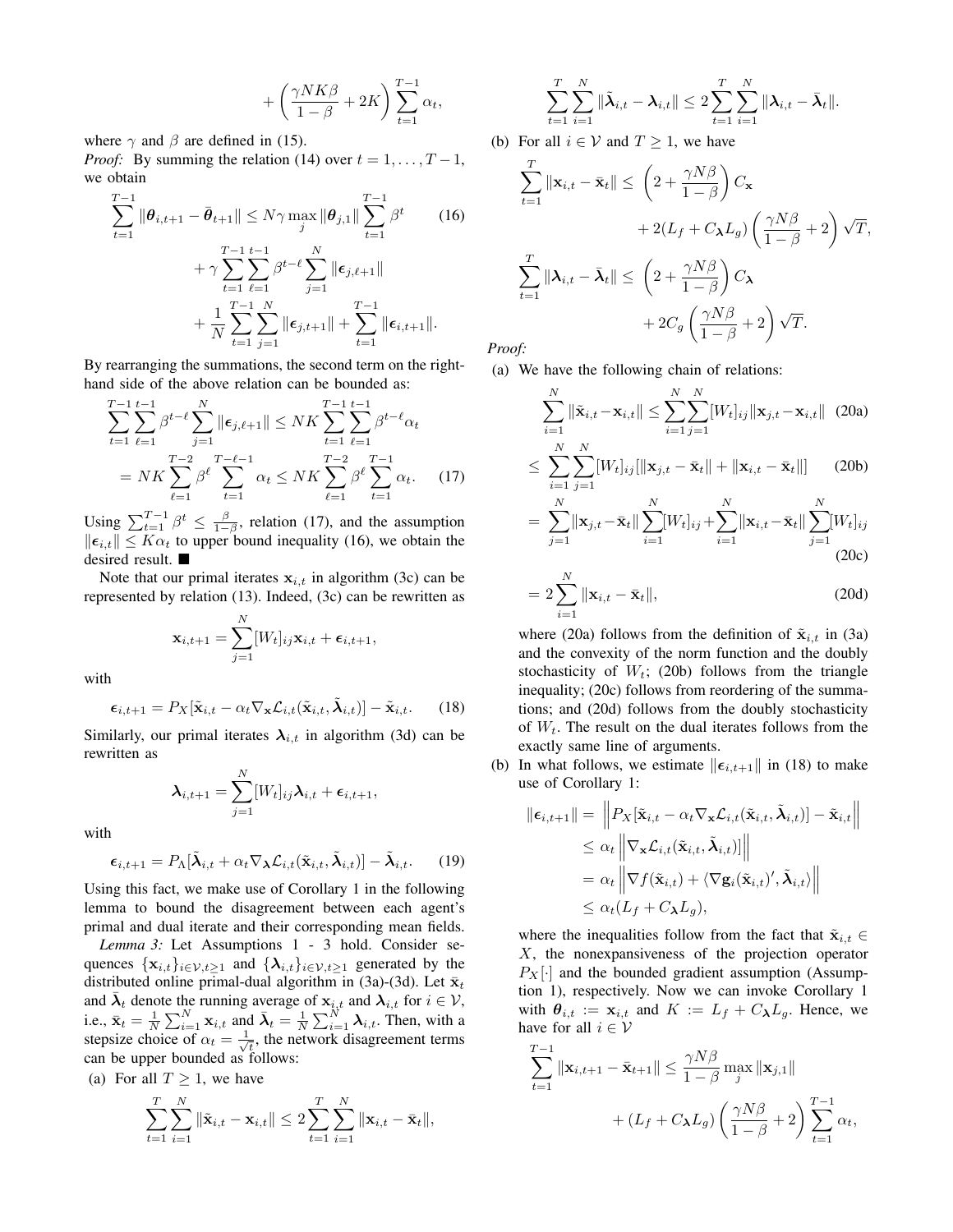and consequently

$$
\sum_{t=1}^{T} \|\mathbf{x}_{i,t} - \bar{\mathbf{x}}_t\| \le \|\mathbf{x}_{i,1} - \bar{\mathbf{x}}_1\| + \frac{\gamma N \beta}{1 - \beta} \max_{j} \|\mathbf{x}_{j,1}\|
$$

$$
+ (L_f + C_{\lambda} L_g) \left(\frac{\gamma N \beta}{1 - \beta} + 2\right) \sum_{t=1}^{T} \alpha_t. \tag{21}
$$

From the definition of the step size  $\alpha_t$ , we have

$$
\sum_{t=1}^{T} \alpha_t = \sum_{t=1}^{T} \frac{1}{\sqrt{t}} \le 1 + \int_1^T \frac{1}{\sqrt{t}} dt \le 2\sqrt{T} - 1.
$$

Combining this with relation (21) and using Assumption 1(b), we obtain the desired result.

Similarly, the error  $\|\boldsymbol{\epsilon}_{i,t+1}\|$  in (19) can be estimated as follows:

$$
\|\boldsymbol{\epsilon}_{i,t+1}\| = \left\| P_{\Lambda}[\tilde{\boldsymbol{\lambda}}_{i,t} + \alpha_t \nabla_{\boldsymbol{\lambda}} \mathcal{L}_{i,t}(\tilde{\mathbf{x}}_{i,t}, \tilde{\boldsymbol{\lambda}}_{i,t})] - \tilde{\boldsymbol{\lambda}}_{i,t} \right\|
$$
  

$$
\leq \alpha_t \left\| \nabla_{\boldsymbol{\lambda}} \mathcal{L}_{i,t}(\tilde{\mathbf{x}}_{i,t}, \tilde{\boldsymbol{\lambda}}_{i,t}) \right\| = \alpha_t \left\| \mathbf{g}_i(\tilde{\mathbf{x}}_{i,t}) \right\| \leq \alpha_t C_g,
$$

where the inequalities follow from the fact that  $\tilde{\lambda}_{i,t} \in$ Λ, the nonexpansiveness of the projection operator  $P_X[\cdot]$  and (10), respectively. By invoking Corollary 1 with  $\theta_{i,t} := \lambda_{i,t}$  and  $K := C_g$  and using the exactly same line of arguments in estimating  $\sum_{t=1}^{T} ||\mathbf{x}_{i,t} - \bar{\mathbf{x}}_t||$ , the desired result follows.

### *D. Main Results*

In this section, we obtain sublinear bounds for the network and individual regret defined in (1) and (2), respectively.

*Theorem 1: (Network Regret Bound)* Let Assumptions 1 - 3 hold. Consider sequences  $\{x_{i,t}\}_{i\in\mathcal{V},t>1}$  and  $\{\lambda_{i,t}\}_{i\in\mathcal{V},t>1}$ generated by the distributed online primal-dual algorithm in (3a)-(3d). Then, with a stepsize choice of  $\alpha_t = \frac{1}{\sqrt{2}}$  $\frac{1}{t}$ , the network regret  $\mathcal{R}(T)$  with respect to the best fixed offline decision  $x^* \in X$  can be upper bounded as follows: For any  $T\geq 1$ ,

$$
\mathcal{R}(T) \le N \left( \frac{\gamma N \beta}{1 - \beta} + 2 \right) K_1 + \left[ K_2 + K_3 \left( \frac{\gamma N \beta}{1 - \beta} + 2 \right) \right] N \sqrt{T},
$$

where

$$
K_1 = 2C_{\mathbf{x}}(2C_{\mathbf{x}}G_f + 2C_{\mathbf{x}}C_{\mathbf{\lambda}}G_g + L_f + 3C_{\mathbf{\lambda}}L_g)
$$
 (22a)  
+ 2C\_{\mathbf{\lambda}}(2C\_{\mathbf{x}}L\_f + C\_g),

$$
K_2 = 2(C_x^2 + C_x^2) + [(L_f + C_x L_g)^2 + C_g^2]
$$
 (22b)

$$
K_3 = 4(L_f + C_{\lambda}L_g)(2C_{\mathbf{x}}G_f + 2C_{\mathbf{x}}C_{\lambda}G_g + L_f + 3C_{\lambda}L_g) + 4C_g(2C_{\mathbf{x}}L_f + C_g).
$$
 (22c)

*Proof:* By adding inequality (11) and (12) in Lemma 1, and summing this over  $t = 1, \ldots, T$ , we have for any  $x \in X$ and  $\lambda \in \Lambda$ 

$$
\sum_{t=1}^{T} \sum_{i=1}^{N} \left[ \mathcal{L}_{i,t}(\mathbf{x}_{i,t}, \boldsymbol{\lambda}) - \mathcal{L}_{i,t}(\mathbf{x}, \boldsymbol{\lambda}_{i,t}) \right]
$$
(23)

$$
\leq \sum_{t=1}^{T} \frac{1}{2\alpha_t} \left( \sum_{i=1}^{N} \|\mathbf{x}_{i,t} - \mathbf{x}\|^2 - \sum_{i=1}^{N} \|\mathbf{x}_{i,t+1} - \mathbf{x}\|^2 \right) + \sum_{t=1}^{T} \frac{1}{2\alpha_t} \left( \sum_{i=1}^{N} \|\boldsymbol{\lambda}_{i,t} - \boldsymbol{\lambda}\|^2 - \sum_{i=1}^{N} \|\boldsymbol{\lambda}_{i,t+1} - \boldsymbol{\lambda}\|^2 \right) + a_1 \sum_{t=1}^{T} \alpha_t + a_2 \sum_{t=1}^{T} \sum_{i=1}^{N} \|\tilde{\mathbf{x}}_{i,t} - \mathbf{x}_{i,t}\| + a_3 \sum_{t=1}^{T} \sum_{i=1}^{N} \|\tilde{\boldsymbol{\lambda}}_{i,t} - \boldsymbol{\lambda}_{i,t}\|,
$$

where  $a_1 = \frac{1}{2}N(L_f + C_{\lambda}L_g)^2 + \frac{1}{2}NC_g^2$ ,  $a_2 = 2C_{\lambda}G_f$  +  $2C_{\mathbf{x}}C_{\mathbf{\lambda}}G_g + L_f + 3C_{\mathbf{\lambda}}L_g$  and  $a_3 = 2C_{\mathbf{x}}L_f + C_g$ . The first term on the right-hand side of (23) can be bounded as

$$
\sum_{t=1}^{T} \frac{1}{2\alpha_t} \left( \sum_{i=1}^{N} \|\mathbf{x}_{i,t} - \mathbf{x}\|^2 - \sum_{i=1}^{N} \|\mathbf{x}_{i,t+1} - \mathbf{x}\|^2 \right)
$$
  
\n
$$
\leq \frac{1}{2\alpha_1} \sum_{i=1}^{N} \|\mathbf{x}_{i,1} - \mathbf{x}\|^2
$$
  
\n
$$
+ \frac{1}{2} \sum_{t=2}^{T} \left( \frac{1}{\alpha_t} - \frac{1}{\alpha_{t-1}} \right) \sum_{i=1}^{N} \|\mathbf{x}_{i,t} - \mathbf{x}\|^2 \leq \frac{2}{\alpha_T} NC_{\mathbf{x}}^2
$$

,

where we dropped out a negative term  $-\frac{1}{2\alpha_T}\sum_{i=1}^N ||\mathbf{x}_{i,T+1} - \mathbf{x}||^2$  in the first inequality and the second inequality follows from the boundedness of the set X. Similarly, the second term on the right-hand side of (23) can be bounded as

$$
\sum_{t=1}^T \frac{1}{2\alpha_t} \left( \sum_{i=1}^N \|\lambda_{i,t} - \lambda\|^2 - \sum_{i=1}^N \|\lambda_{i,t+1} - \lambda\|^2 \right) \le \frac{2}{\alpha_T} NC_{\lambda}^2.
$$

Combining these two relations in (23), we obtain

$$
\sum_{t=1}^{T} \sum_{i=1}^{N} \left[ \mathcal{L}_{i,t}(\mathbf{x}_{i,t}, \boldsymbol{\lambda}) - \mathcal{L}_{i,t}(\mathbf{x}, \tilde{\boldsymbol{\lambda}}_{i,t}) \right]
$$
(24)  

$$
\leq \frac{2}{\alpha_T} N(C_{\mathbf{x}}^2 + C_{\mathbf{\lambda}}^2) + a_1 \sum_{t=1}^{T} \alpha_t
$$

$$
+ a_2 \sum_{t=1}^{T} \sum_{i=1}^{N} \|\tilde{\mathbf{x}}_{i,t} - \mathbf{x}_{i,t}\| + a_3 \sum_{t=1}^{T} \sum_{i=1}^{N} \|\tilde{\boldsymbol{\lambda}}_{i,t} - \boldsymbol{\lambda}_{i,t}\|.
$$

We further estimate the last term on the right-hand side using Lemma 3 to obtain

$$
a_2 \sum_{t=1}^T \sum_{i=1}^N \|\tilde{\mathbf{x}}_{i,t} - \mathbf{x}_{i,t}\| + a_3 \sum_{t=1}^T \sum_{i=1}^N \|\tilde{\boldsymbol{\lambda}}_{i,t} - \boldsymbol{\lambda}_{i,t}\|
$$
  
  $\le a_4 + a_5 \sqrt{T},$ 

where  $a_4 = 2N\left(2 + \frac{\gamma N \beta}{1-\beta}\right)(a_2 C_x + a_3 C_x)$  and  $a_5 =$  $4N(a_2(L_f + C_{\lambda}L_g) + a_3C_g)\left(\frac{\gamma N\beta}{1-\beta} + 2\right)$ . Combining this relation into (24) and using the definition of the step size  $\alpha_t$ , we further obtain

$$
\sum_{t=1}^{T} \sum_{i=1}^{N} \left[ \mathcal{L}_{i,t}(\mathbf{x}_{i,t}, \boldsymbol{\lambda}) - \mathcal{L}_{i,t}(\mathbf{x}, \tilde{\boldsymbol{\lambda}}_{i,t}) \right]
$$